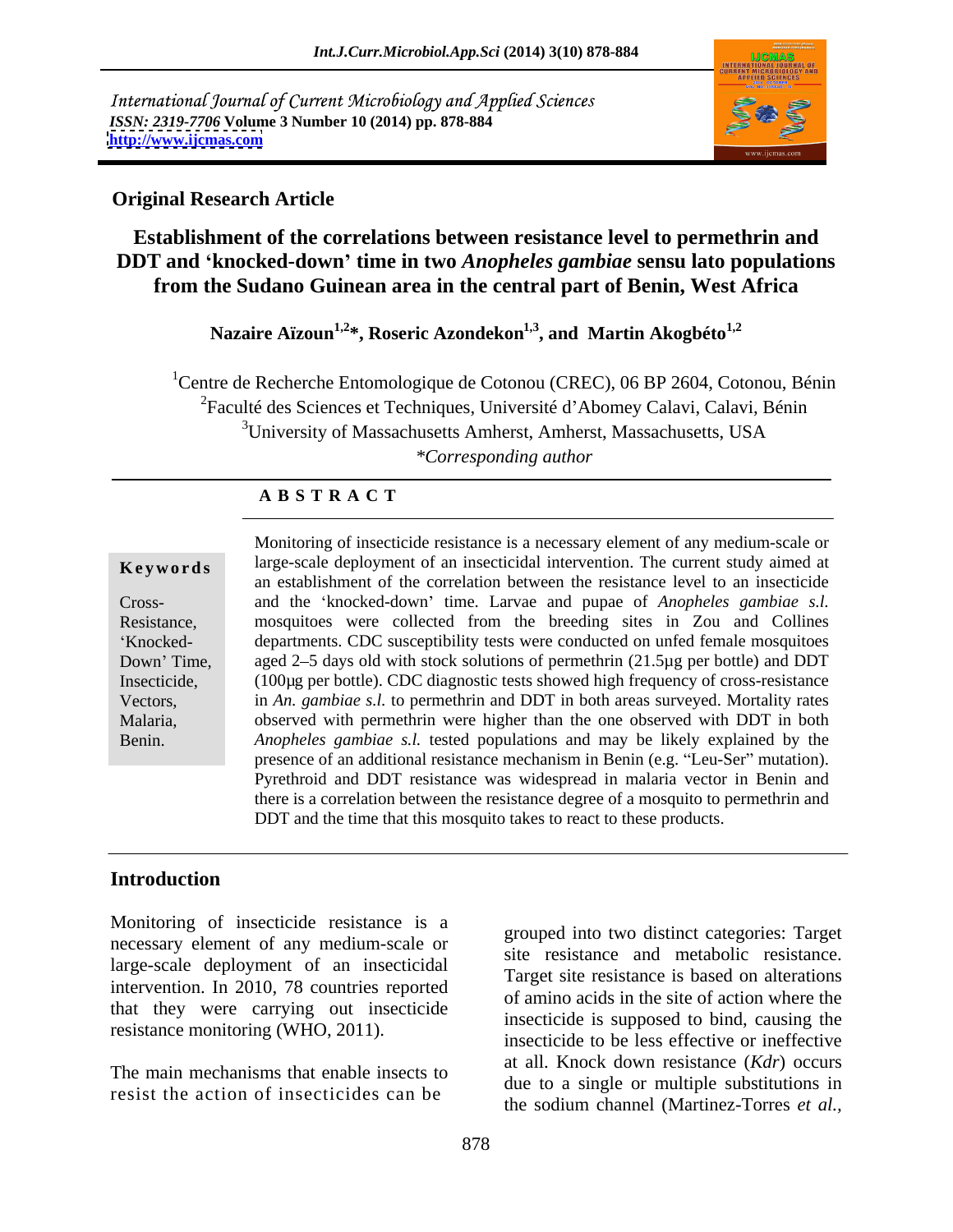1998; Ranson *et al.,* 2000); and alteration in characterized by a sudano-guinean climate acetylcholinesterase results in decreased with two rainy seasons (March July and sensitivity to insecticides (Mutero *et al.,* August) with an average rainfall of 1,000 1994). Metabolic resistance usually involves mm per year. over-expression of enzymes capable of detoxifying insecticides or modifications in **Mosquito collection** the amino acid sequences that cause

free distribution of LLIN (OlysetNets) since control programs of the most suitable insecticides to use and facilitate the design of appropriate resistance management

The main goal of this study was to establish

mm per year.

## **Mosquito collection**

alterations in the levels and activity of *An. gambiae s.l.* mosquitoes were collected detoxifying proteins. from March to July 2013 during the first The Beninese National Malaria Control selected in the central part of the country. Programme has implemented large-scale and Larvae and pupae were collected in Savè July 2011 throughout the entire country to using the dipping method on several increase coverage of LLINs. It is crucial that breeding sites (brick pits, pools, marshes, information on current status of *An. gambiae* streams, ditches, pits dug for plastering *s.l.* resistance to permethrin and DDT being traditional huts, puddles of water, water investigated. This will properly inform pockets caused by the passage of cattle and strategies. farms are irrigated, breeding sites are present the correlations between the resistance level study period were representative of the to permethrin and DDT and the 'knocked- population that could be found during other down time in two *Anopheles gambiae sensu* periods of the year. Larvae collected from *lato* populations from the Sudano Guinean multiple breeding sites were pooled together area in the central part of Benin. then re-distributed evenly in development **Materials and Methods provided access to powdered TetraFin®** fish **Study area** insectary conditions of 25+/-2<sup>o</sup>C and 70 to The study was carried out in some localities; Recherche Entomologique de Cotonou following a south-north transect. Two (CREC) located in Akpakpa, in Cotonou contrasting localities of Benin were selected district. Larvae and pupae collected in Savè for mosquito collection on the basis of were also reared to adults under insectary variation in agricultural production, use of conditions at CREC. *An. Gambiae s.l* insecticides and/or ecological settings. The Kisumu, a reference susceptible strain was localities were: Bamè, a rice growing area used as a control for the bioassay tests. We located in Zagnanado district in Zou used Kisumu more precisely to confirm the department, in the central part of the quality of treated or impregnated papers and country. Savè is a cereal (maize, ground-nut then to calculate the resistance ratio. and so on) growing area located in Collines Susceptibility tests were done following department, in the central part of the country WHO protocol on unfed females mosquitoes too. The central part of the country is  $\qquad$  aged 2–5 days old reared from larval and rainy season in Savè and Zagnanado districts district within both padding and village gutters). *Anopheles* pre-imaginal stages (L1 to L4 instars) were also collected via ladles within rice farms from Bamè. Due to that the throughout the year and we therefore assumed that the larvae collected in the trays containing tap water. Larvae were food, and were reared to adults under 80% relative humidity at Centre de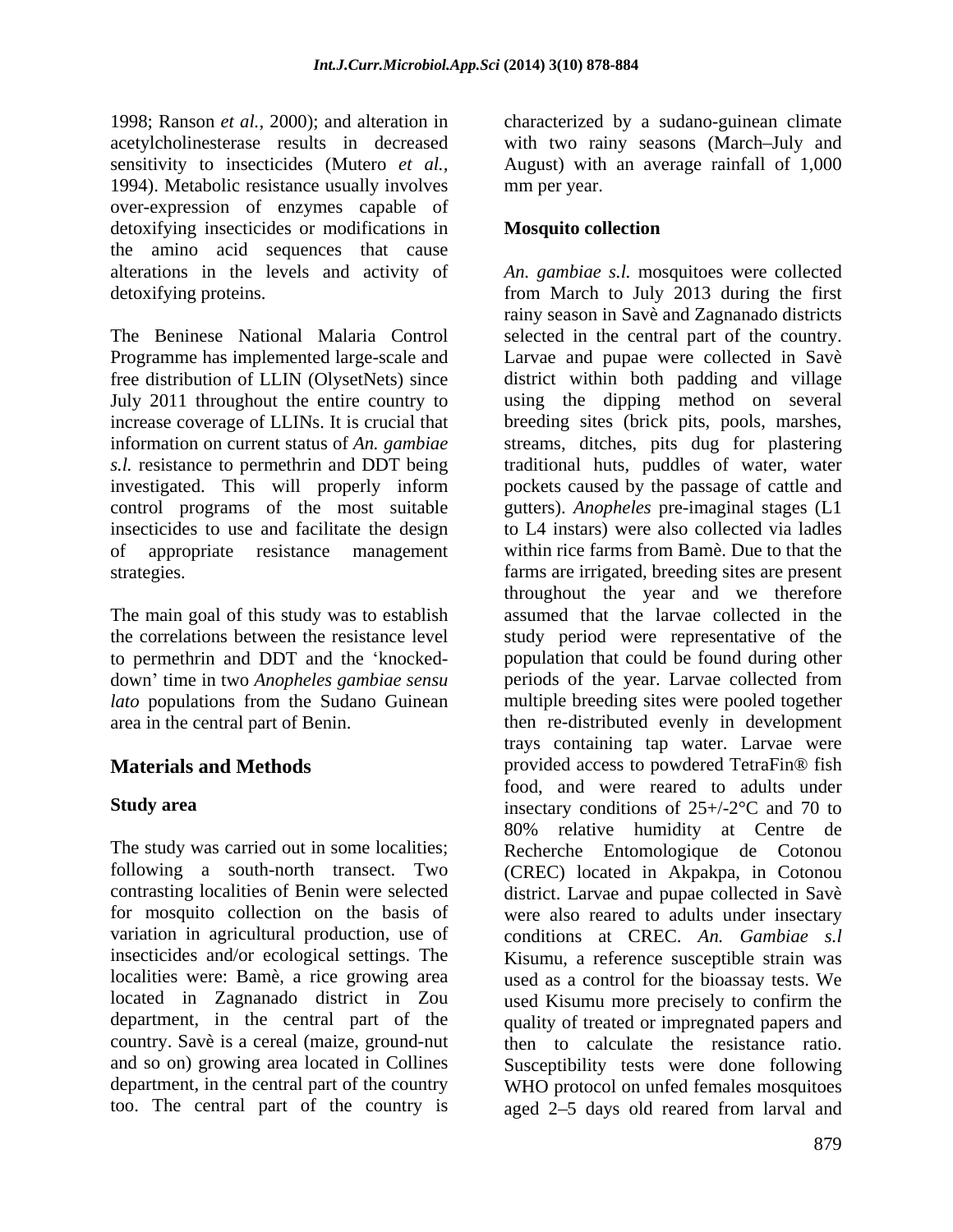pupal collections. All susceptibility tests were conducted in the CREC laboratory at  $25+/2^{\circ}C$  and 70 to 80% relative humidity.

The principle of CDC bottle bioassay is to thresholds at the diagnostic time of 30 determine the time it takes an insecticide to minutes for pyrethroids and 45 minutes for penetrate an arthropod, traverse its intervening tissues, get to the target site, and - Mortality rate = 100%: the population is act on that site relative to a susceptible control. Anything that prevents or delays the - Mortality rate < 100%: the population is compound from achieving its objective of considered resistant to the tested killing the arthropods contributes to insecticides. resistance. Diagnostic doses that were applied in the current study were the doses recommended by CDC (Brogdon and Chan, bottles because the mortality rate in all 2010). These doses were checked on the *An.*  controls was always less than 5% (Abbott, *gambiae s.l.* Kisumu susceptible reference 1987). strain before being applied to field populations. For *An. gambiae s.l.*, the diagnostic dose of 21.5µg per bottle for permethrin was used for a diagnostic estimated using SPSS version 16.0 (SPSS exposure time of 30 minutes whereas the Inc., Chicago, IL). The resistance ratio diagnostic dose of 100µg per bottle for DDT was used for a diagnostic exposure time of Kisumu susceptible strain. This was 45 minutes. The choice of permethrin was obtained by dividing the kdt50 of wild strain justified by the insecticide used on to the kdt50 of the susceptible strain. The OlysetNets that are distributed free by the NMCP in July 2011 across all the country. Team, 2011) was used for the statistical DDT was tested because of its intensive use analysis. The significance level was set at in the past as well as to assess crossresistance with permethrin in districts surveyed. The solutions were prepared and the bottles coated according to the CDC protocol (Brogdon and Chan, 2010). Fifteen This study was approved by the Ministry of to twenty unfed female mosquitoes aged 2–5 Health and the Center for Entomological days were introduced into four 250 ml Wheaton bottles coated with insecticide and one control bottle coated with acetone only. **Results and Discussion** The number of dead or alive mosquitoes was monitored at different time intervals (15, 30, 35, 40, 45, 60, 75, 90, 105, 120 minutes). susceptibility status as a reference strain. All This allowed us to determine the percentage female mosquitoes of *Anopheles gambiae* of total mortality (Y axis) against the *s.l.* Kisumu which were exposed to CDC exposure time  $(X \text{ axis})$  for all replicates bottles treated with permethrin 21.5 $\mu$ g/bottle using a linear scale.

## **Statistical analysis**

25+/-2°C and 70 to 80% relative humidity. The resistance status of mosquito samples **CDC protocol** criteria (Brogdon and McAllister, 1998; was determined according to the CDC Brogdon and Chan, 2010). The susceptibility organochlorines are:

fully susceptible that the state of  $\mathcal{L}$ 

considered resistant to the tested insecticides.

Abbott's formula was not used in this study for the correction of mortality rates in test- 1987).

The knockdown times for 50% and 95% of tested mosquitoes (kdt50 and kdt95) were (RR50) was determined relative to the Kisumu susceptible strain. software R-2.15.2. (R Development Core 5%.

# **Ethical approval**

Research of Cotonou, Benin.

# **Results and Discussion**

Kisumu strain (control) confirmed its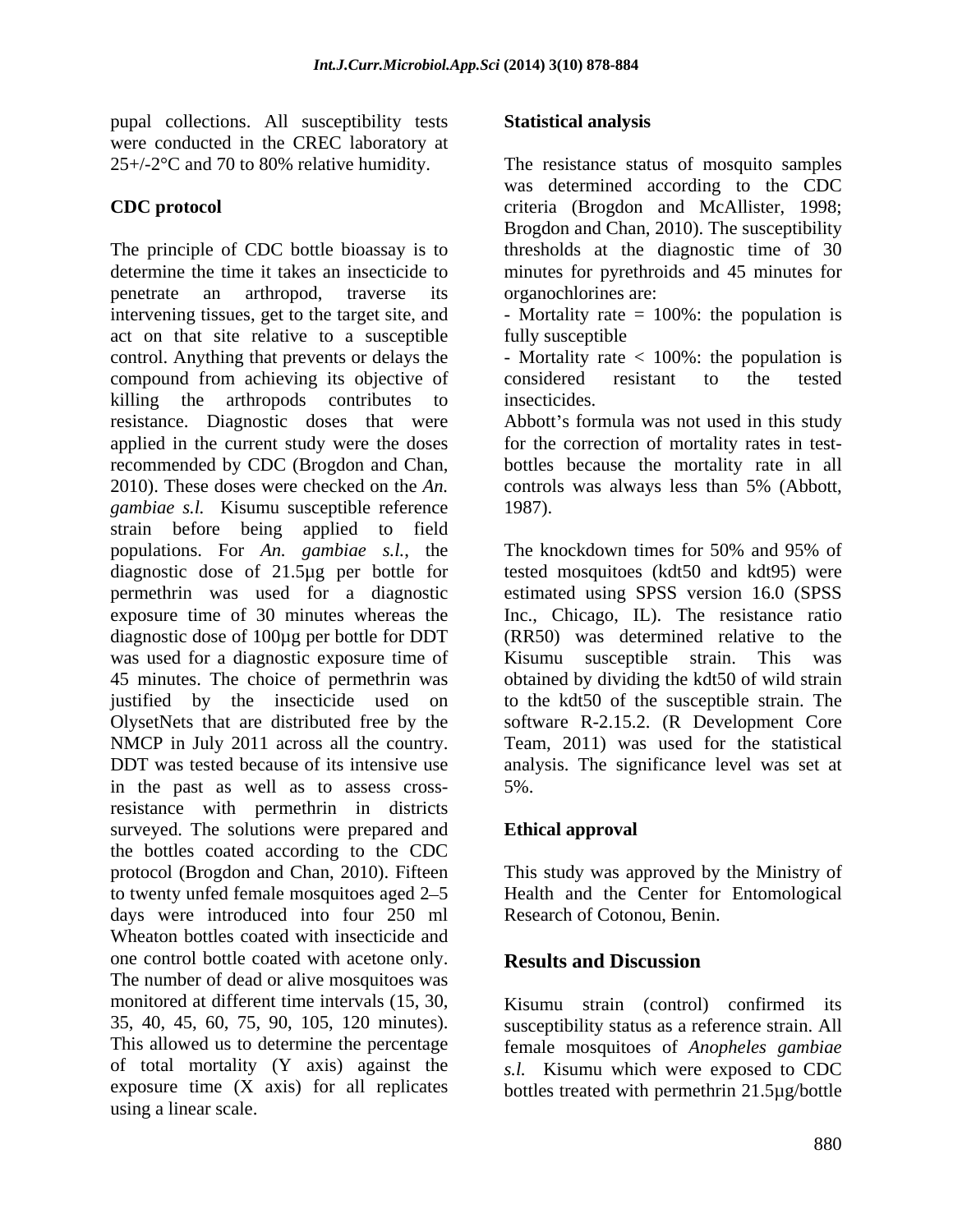respectively, which represent susceptibility threshold times or diagnostic times clearly this strain was fully susceptible to both populations were exposed to DDT; 52.78% products (Table 1 and Table 2). A non neglected proportion of *An. gambiae s.l.* minutes exposure to CDC bottles treated

and DDT 100µg/bottle were knocked-down with permethrin, continue again to fly in after 30 minutes and 45 minutes these bottles. That showed these populations were resistant to this product (Table 1).

defined by CDC protocol. That confirmed A similar pattern was observed when these populations from Savè and Zagnanado; continue again to fly in these bottles. That 36.85% and 5.67% respectively after 30 also showed these populations were highly populations were exposed to DDT; 52.78% and 87.18% of *An. gambiae s.l.* populations from Savè and Zagnanado respectively resistant to this product (Table 2).

**Table.1** Susceptibility status and permethrin resistance levels in *Anopheles gambiae s.l.* populations and the contract of the contract of the contract of the contract of the contract of the contract of the contract of the contract of the contract of the contract of the contract of the contract of the contract o

|           | Permethrin    |             |                   |
|-----------|---------------|-------------|-------------------|
| Locality  | Number tested | % Mortality | Resistance status |
| Kisumu    |               | <b>100</b>  |                   |
| Savè      | 38            | 63.15       |                   |
| Zagnanado | 53            | 94.33       |                   |

**Table.2** Susceptibility status and DDT resistance levels in *Anopheles gambiae s.l.* populations

|           | <b>DDT</b>    |             |                   |
|-----------|---------------|-------------|-------------------|
| Locality  | Number tested | % Mortality | Resistance status |
| Kisumu    |               | 100         |                   |
| Savè      |               | 47.22       |                   |
| Zagnanado |               | 12.82       |                   |

The analysis of table 3 shows that after tested mosquitoes were knocked-down 10.91 minutes exposure to CDC bottles respectively (Kdt50) and 95% were knocked treated with DDT, 50% of *Anopheles gambiae s.l.* Kisumu tested populations minutes respectively (Kdt95). These results were knocked-down (Kdtso) and 95% were showed that there is a correlation between knocked-down after 16.38 minutes (Kdt95). The resistance degree of a mosquito to DDT Regarding *Anopheles gambiae s.l.* and the time that this mosquito takes to react populations from Savè and Zagnanado, the

**Correlation between resistance level to** Kdt50 and Kdt95 obtained were high. After **DDT** and **knocked-down time** 45.18 minutes and 93.87 minutes exposure to CDC bottles treated with DDT; 50% of down after 135.26 minutes and 173.34 showed that there is a correlation between to this product (Table 3).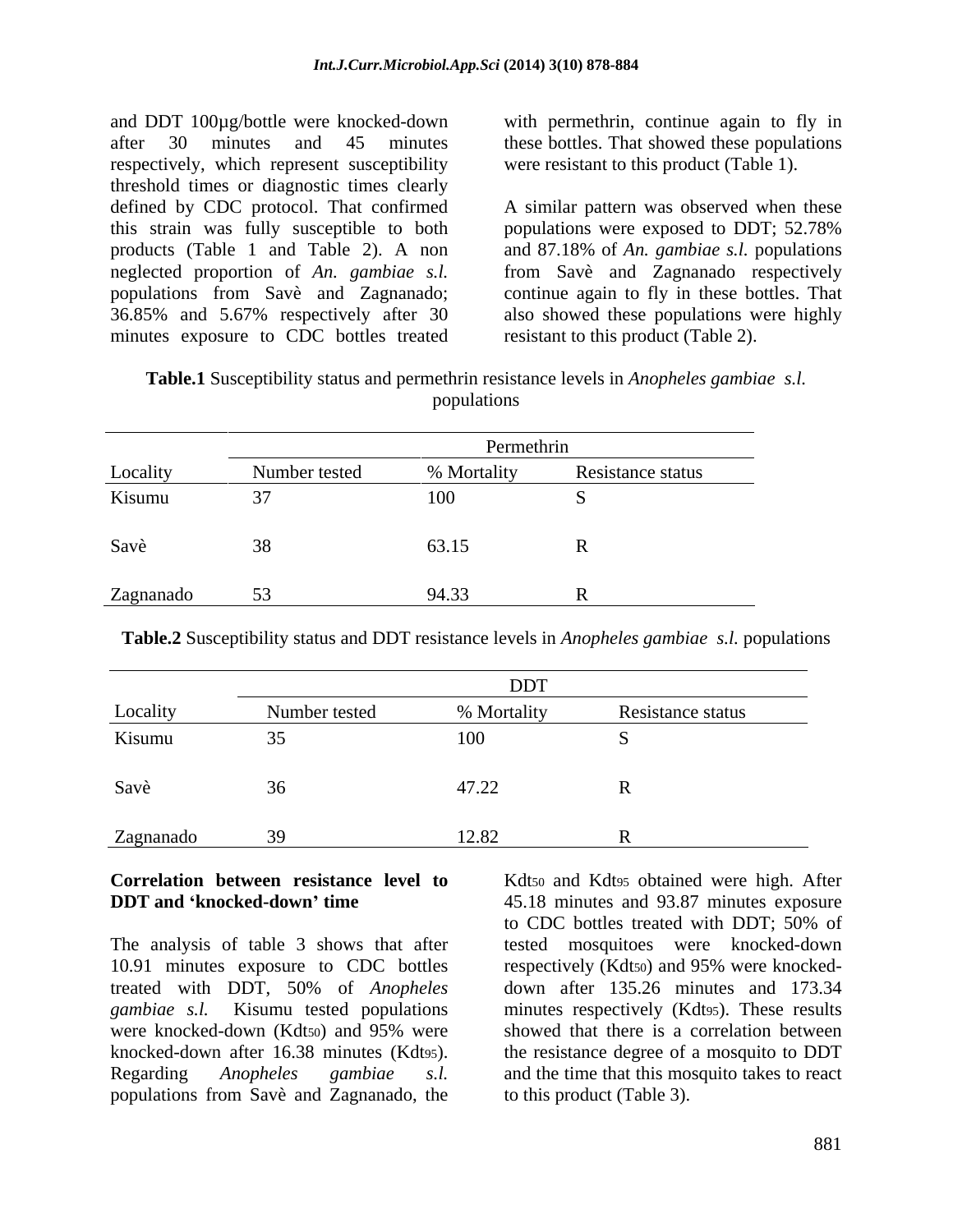| Population | Kdt <sub>50</sub> (min) | Kdt $\frac{1}{2}$ (min) |
|------------|-------------------------|-------------------------|
| Kisumu     | 10.91                   | 16.38                   |
| Savè       | 45.18                   | 135.26                  |
| Zagnanado  | 93.87                   | 173.3/<br>11J.J         |

**Table.3** Correlation between resistance level to DDT and 'knocked-down' time

The analysis of table 4 shows that after 9.12 respectively (Kdtso) and 95% were knockedminutes exposure to CDC bottles treated with permethrin, 50% of *Anopheles gambiae s.l.* Kisumu tested populations were Kdt<sub>50</sub> and Kdt<sub>95</sub> obtained were high. After (Table 4).

**Correlation between resistance level to** 38.18 minutes and 15.93 minutes exposure **permethrin and 'knocked-down' time** to CDC bottles treated with permethrin; 50% of tested mosquitoes were knocked-down down after 108.51 minutes and 58.52 minutes respectively (Kdt95).

knocked-down (Kdtso) and 95% were These results showed that there is a knocked-down after 12.41 minutes (Kdt95). correlation between the resistance degree of Regarding *Anopheles gambiae s.l.* a mosquito to permethrin and the time that populations from Savè and Zagnanado, the this mosquito takes to react to this product These results showed that there is a (Table 4).

**Table.4** Correlation between resistance level to permethrin and 'knocked-down' time

| Population | Kdt <sub>50</sub> (min) | Kdt95 (min) |
|------------|-------------------------|-------------|
| Kisumu     | 9.12                    | 12.41       |
| Savè       | 38.18                   | 108.51      |
| Zagnanado  | 15.93                   | 58.52       |

*Anopheles gambiae s.l.* natural populations permethrin (Martinez-Torres *et al.*, 1999; have developed high resistance to both DDT Ranson *et al.*, 2000). Similar pattern was and permethrin. This cross-resistance was also recently reported by Aïzoun *et al.,* observed in the different ecological settings (2014) with Anopheles gambiae s.l. surveyed in the south-north transect Benin. populations from Akron, Suru-léré and

The higher mortality rates observed with permethrin compared to DDT in both (2011) have recently showed a first evidence *Anopheles gambiae s.l.* tested populations of the presence of *L1014S kdr* mutation in may be explained by the presence of an very few *Anopheles gambiae* mosquitoes additional resistance mechanism in Benin (e.g. "Leu-Ser" mutation) which might

(2014) with *Anopheles gambiae s.l.* Bamè resistant to permethrin and DDT in 2008 and in 2013. In addition, Djègbé *et al.,* from West Africa.

confer higher resistance to DDT than to pyrethroids. It happens immediately after theKnock down effect is a characteristic of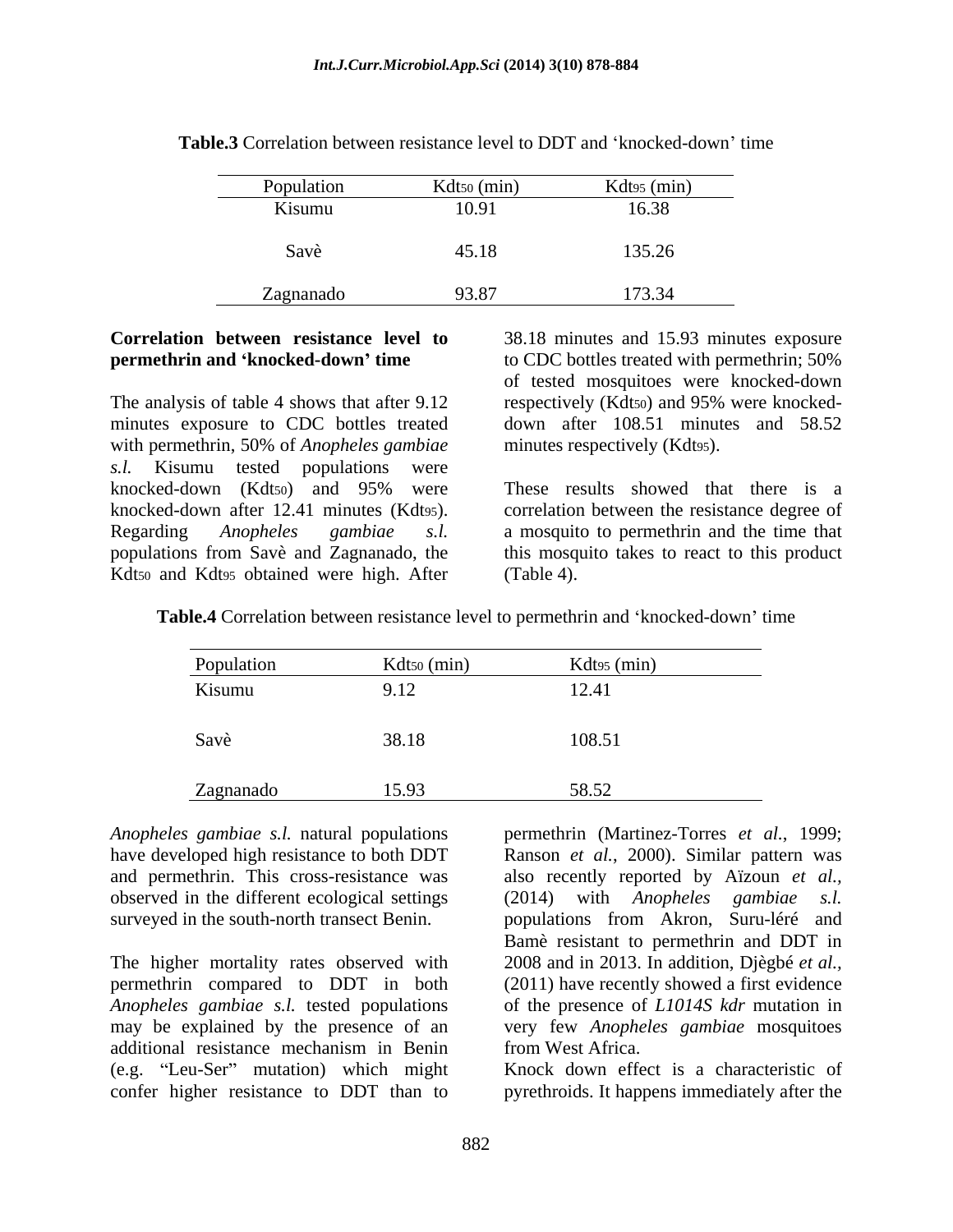insecticide (Cochran, 1994). When insects are exposed to pyrethroids, they fall down would like to thank Dr. William G. be able to fly again after the pyrethroids metabolism (Cochran, 1994). 95317939.

There is a correlation between the resistance **References** degree of a mosquito to permethrin and the time that this mosquito takes to react to this product. The correlation between resistance level to pyrethroids and "knock-down" time has already been shown in a study on *An*.  $302-303$ . *gambiae s.l.* resistance to pyrethroids in Benin (Akogbéto and Yakoubou, 1999). resistance degree of a mosquito to DDT and the time that this mosquito takes to react to this product. So, the Knock down effect is not only a characteristic of pyrethroids. It is trichloroethane (DDT) crossalso a characteristic of DDT. This pattern was obtained with *Anopheles gambiae s.l.* populations from Benin. West populations from Savè and Zagnanado resistant to DDT in the current study. 50

The current study clearly shows that pyrethroid and DDT resistance was pyrethroids used for impregnated widespread in malaria vector in Benin and there is a correlation between the resistance degree of a mosquito to permethrin and DDT Brogdon, W.G., McAllister, J.C., 1998. and the time that this mosquito takes to react

We are grateful to the Ministère de Brogdon, W., Chan, A., 2010. Guidelines for l'Enseignement Supérieur et de la Recherche Scientifique (MESRS) of Benin which financially supported this study and the doctoral training of Nazaire. We are also

insects are exposed to pyrethroids (Coats, grateful to the President's Malaria Initiative 1982).Therefore, if the time need for insects (PMI) of the U.S. Government through to be knocked down increases, it indicates USAID which financially supported certain that the insects may be resistant to the of research activities of Nazaire in the but will not die immediately. For susceptible BROGDON from CDC Atlanta, USA who insects, they will eventually die. But for supplied us the reagents used for CDC resistant insects, after they are knocked bioassays. The authors would also like to down for a while, they will recover and soon thank Frederic OKE-AGBO for statistical entering their bodies are detoxified by their providing technical assistance. Tel: (229) framework of his doctoral training. We would like to thank Dr. William G. analysis and Damien TODJINOU for 95317939.

# **References**

- Abbott, W.S., 1987. A method of computing the effectiveness of an insecticide. *J. Am. Mosq. Control. Assoc.*, 3(2):  $302 - 303$ .
- There is also a correlation between the Akogbéto, M., 2014. Dynamics of Aïzoun, N., Azondekon, R., Aïkpon, R., Anagonou, R., Gnanguenon, V., insecticide resistance and exploring biochemical mechanisms involved in pyrethroids and dichloro diphenyl trichloroethane (DDT) crossresistance in *Anopheles gambiae s.l.* populations from Benin, West Africa. *J. Cell Anim. Biol.*, 8(3): 41 50.
	- Akogbéto, M., Yakoubou, S., 1999. Resistance of Malaria vectors to bednets, Bénin, West Africa. *Bull. Soc. Path. Exot.*, 92: 123–130.
- to these products. bioassays through use of time- **Acknowledgements** bottles. J. Am. Mosq. Control Assoc., Simplification of adult mosquito mortality determinations in glass bottles. *J. Am. Mosq. Control Assoc.*, 14(2): 159–164.
	- Evaluating Insecticide Resistance in Vectors using the CDC Bottle Bioassay/ Methods in anopheles